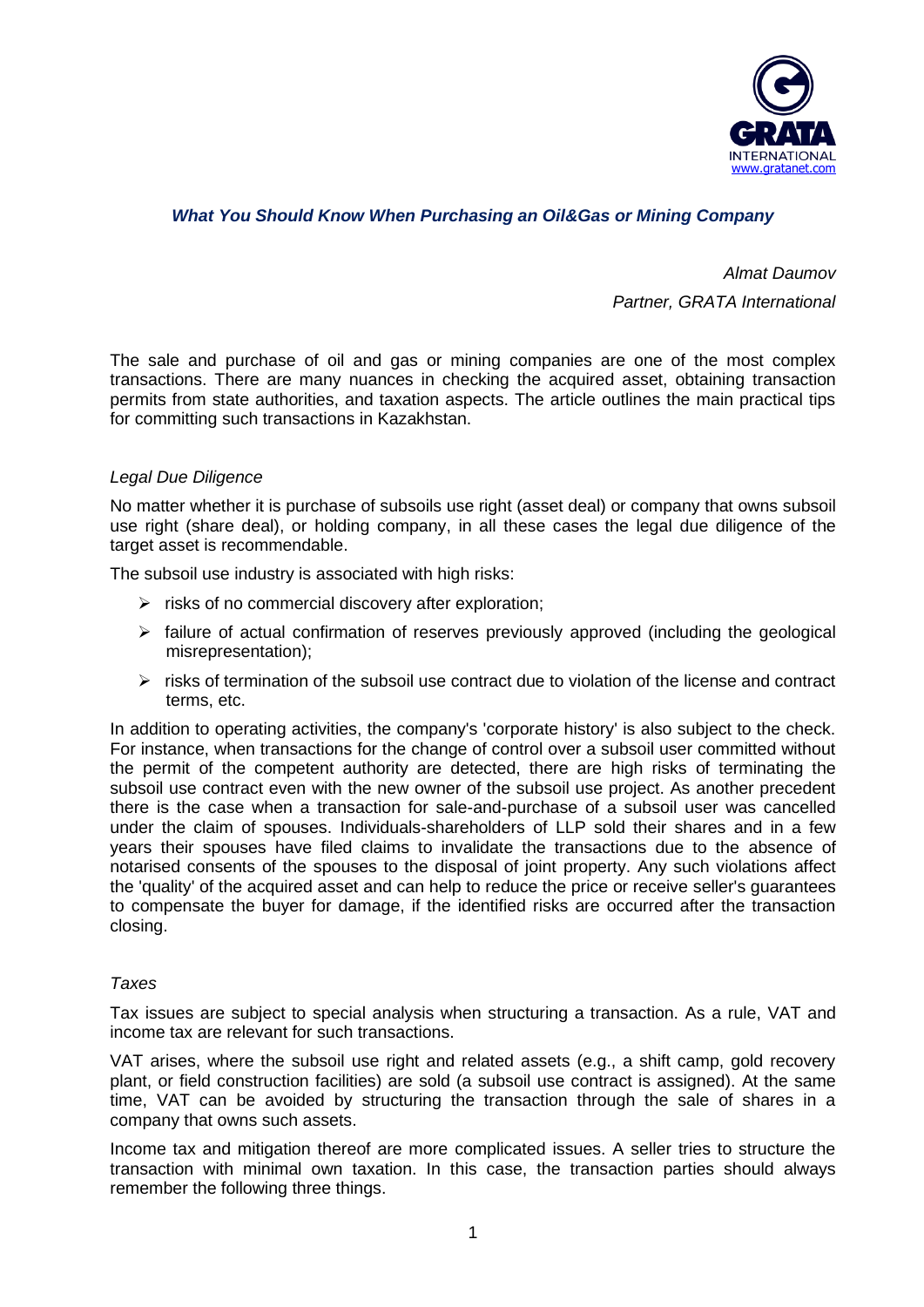

First, any 'artificial' reduction of the purchase price also reduces the 'acquisition cost' for the buyer. When such a buyer resells the asset in the next few years to another, his tax will be calculated on the basis of the acquisition cost. Therefore, the higher the acquisition cost for the buyer now, the lower his taxable income from capital gain in future.

Second, tax legislation stipulates extraterritorial taxation of income from the sale of oil&gas or mining companies. In other words, even if it is not a Kazakh legal entity that is being sold, but its foreign parent company, and even if the buyer and seller are also foreign entities, the seller's income (capital gain) from the sale will be taxed in Kazakhstan in any case.

Third, if the parties structure the transaction incorrectly and consider that they have optimised taxation, or simply do not pay income tax in Kazakhstan, then the obligation to pay capital gain tax will be imposed on the subsoil user. Thus, the buyer should pay maximum attention to the issues of income tax optimisation, since subsequently the obligation to pay this tax may be imposed on the acquired subsoil user. For instance, you can provide for the seller's obligation to indemnify the buyer for any such future tax claims.

## *Sale-and-Purchase Agreement (SPA)*

An agreement can be really simple, when an asset is sold '*as is*'. These are cases when the seller is selling and the buyer is acquiring an item in whatever condition it presently exists, and the buyer is accepting it with all faults, whether or not immediately apparent.

The agreement may also be more balanced towards the buyer, when the seller provides for warranties and representations. For instance, it can be warranty of the subsoil use right validity under a subsurface use contract, warranty of no significant and hidden risks, etc. A comprehensive due diligence allows identifying more specific risks and requesting the seller to provide indemnification for such risks.

## *Transaction Approvals (Permits) by State Authorities*

Any transaction is usually checked for the need to obtain two types of permits:

- 1) Approval of a competent authority to the transaction;
- 2) Consent to economic concentration.

Both permits are obtained by the buyer, however it requires assistance (provision of documents and necessary information) from the seller.

A transaction permit, with rare exceptions, is required in all cases of changing control (direct or indirect) over a subsoil user. When the subsoil use right is sold, then in addition to obtaining a permit, it is also required to sign a supplement to the subsoil use contract. All these issues are within the competence of the Ministry of Industry and Infrastructure Development of the Republic of Kazakhstan (on solid minerals) and the Ministry of Energy of the Republic of Kazakhstan (on hydrocarbons and uranium).

If the subject of a transaction is a subsoil plot or a deposit being recognised as strategic under Article 43 of the Code of the Republic of Kazakhstan On Subsoil and Subsoil Use, then in considering the issue of a permit, the competent authority will also consider the exercise by the state of its priority right to purchase control over such a deposit. To this day, 137 subsoil plots are recognised by the state as strategic, where 56 are uranium and 81 are oil and gas fields. Besides, the seller may be required to obtain permit from the Government of the Republic of Kazakhstan to alienate an asset that is recognised as strategic under Article 193-1 of the Civil Code of the Republic of Kazakhstan (for instance, interest (stock) in uranium companies).